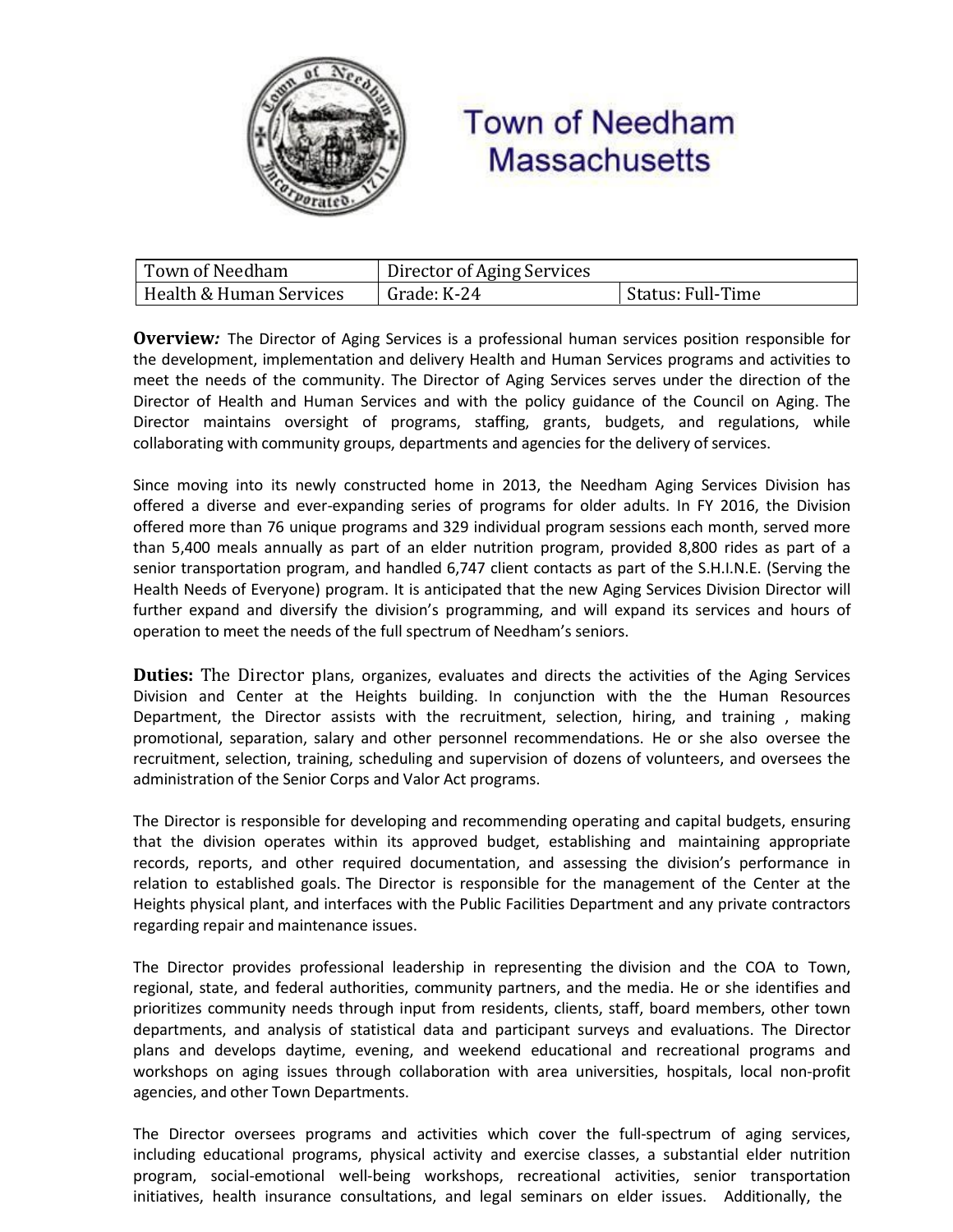Director oversees a team of social-workers with expertise in issues including elder abuse, mental health and suicidality, and substance use prevention.

He/she leads a range of programs that are staffed by a combination of full-time and part-time paid staff members, and a committed and engaged core of elder volunteers, and is responsible for balancing the different needs of all those paid and volunteer staff members, as well as the diverse and growing group of residents who attend programs at the Center at the Heights.

The Director identifies and applies for funding grants, maintains appropriate records and reports, ensures appropriating accounting for grant funds as prescribed, and oversees the data gathering, evaluation, and statistical analysis functions of Needham's Aging Services Division.

He or she will participate in the development of advocacy efforts related to aging issues at the local, state, and national levels, and develop and sustain positive relationships with government agencies, service providers, and community groups by attending meetings, and serving on committees. The Director coordinates COA Board meetings, and will attend meetings of the Board of Selectmen, Finance Committee, Town Meeting, and other boards and committees when appropriate. The Director of Aging Services will perform other duties as assigned.

The essential functions or duties listed are intended as illustrations of various types of work to be performed. The omission of specific statements of duties does not exclude them from the position if the work is similar, and logically related to the position. The position functions as a part of the overall municipal team to ensure effective and efficient municipal operations.

**Basic Knowledge:** Duties require comprehensive knowledge of gerontology and human services management gained from a combination of work experience, professional training, and formal education. While a Master's Degree in gerontology, social work, human services administration, or related field, is the preferred credential for this position, significant work experience which includes leadership and management in a human services organization along with continuing training and professional education may be substituted for a Master's degree.

**Experience:** Position requires five (5) to seven (7) years of delivery and management experience in a human services environment for the elderly.

Preferred Credential: A Master's Degree in gerontology, social work, human services administration or a related field is highly desirable.

**Independent Action:** Responsibilities include establishment of short and long-range plans and objectives within the scope of the Council on Aging policies and Health & Human Services Department goals.

**Supervisory Responsibility:** Incumbent oversees full-time and part-time staff equivalent to 10 FTE's and dozens of volunteers, and provides functional supervision for Public Facilities staff and contracted tradespeople assigned to the Center at the Heights.

## **Physical and Environmental Standards:**

- Normal office environment, not subject to extremes in temperatures, noise, odors etc.
- Regular interruptions to assist citizens.
- May spend extended periods at terminal, on telephone, or operating other office machines, requiring eye-hand coordination and finger dexterity.
- Regular lifting and carrying of files, documents, records, etc.
- Some travel by personal automobile within the state.